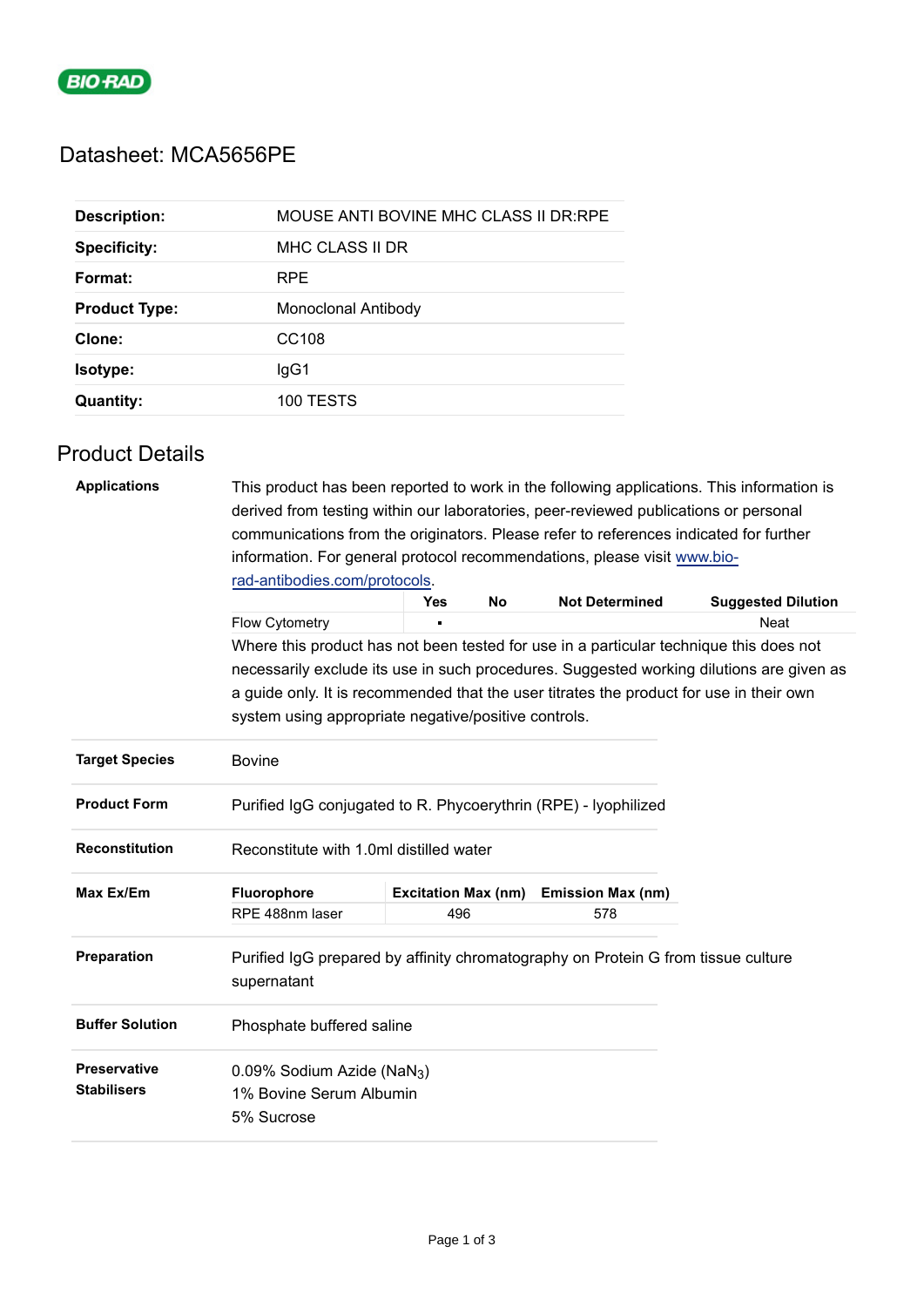| <b>External Database</b><br>Links | <b>UniProt:</b><br>Q30309<br>P79464                                                                                                                                                                                                                                                                                                                                                                                                                                                                                                                                                                                                                                                                                                                                                                                                                                                                                                                                                                                                                                                                                                                                                                                                                                                                                                                                                                                                                                                                                                                                                                                                                                                                                                                                                                                                                                                                                                                             | <b>Related reagents</b><br><b>Related reagents</b>                                                                                                                                                                                                                                                                                                         |  |  |  |
|-----------------------------------|-----------------------------------------------------------------------------------------------------------------------------------------------------------------------------------------------------------------------------------------------------------------------------------------------------------------------------------------------------------------------------------------------------------------------------------------------------------------------------------------------------------------------------------------------------------------------------------------------------------------------------------------------------------------------------------------------------------------------------------------------------------------------------------------------------------------------------------------------------------------------------------------------------------------------------------------------------------------------------------------------------------------------------------------------------------------------------------------------------------------------------------------------------------------------------------------------------------------------------------------------------------------------------------------------------------------------------------------------------------------------------------------------------------------------------------------------------------------------------------------------------------------------------------------------------------------------------------------------------------------------------------------------------------------------------------------------------------------------------------------------------------------------------------------------------------------------------------------------------------------------------------------------------------------------------------------------------------------|------------------------------------------------------------------------------------------------------------------------------------------------------------------------------------------------------------------------------------------------------------------------------------------------------------------------------------------------------------|--|--|--|
| <b>RRID</b>                       | AB_11152779                                                                                                                                                                                                                                                                                                                                                                                                                                                                                                                                                                                                                                                                                                                                                                                                                                                                                                                                                                                                                                                                                                                                                                                                                                                                                                                                                                                                                                                                                                                                                                                                                                                                                                                                                                                                                                                                                                                                                     |                                                                                                                                                                                                                                                                                                                                                            |  |  |  |
| <b>Fusion Partners</b>            | Spleen cells from immunized BALB/c mice were fused with cells of the Mouse NS1<br>myeloma cell line.                                                                                                                                                                                                                                                                                                                                                                                                                                                                                                                                                                                                                                                                                                                                                                                                                                                                                                                                                                                                                                                                                                                                                                                                                                                                                                                                                                                                                                                                                                                                                                                                                                                                                                                                                                                                                                                            |                                                                                                                                                                                                                                                                                                                                                            |  |  |  |
| <b>Specificity</b>                | Mouse anti Bovine MHC class II DR antibody, clone CC108 recognizes Bovine MHC<br>Class II DR. MHC Class II molecules are constitutively expressed on antigen presenting<br>cells such as dendritic cells, B lymphocytes, monocytes, macrophages, activated T<br>lymphocytes and may be induced on a range of other cell types by interferon gamma.                                                                                                                                                                                                                                                                                                                                                                                                                                                                                                                                                                                                                                                                                                                                                                                                                                                                                                                                                                                                                                                                                                                                                                                                                                                                                                                                                                                                                                                                                                                                                                                                              |                                                                                                                                                                                                                                                                                                                                                            |  |  |  |
|                                   | beta chain.                                                                                                                                                                                                                                                                                                                                                                                                                                                                                                                                                                                                                                                                                                                                                                                                                                                                                                                                                                                                                                                                                                                                                                                                                                                                                                                                                                                                                                                                                                                                                                                                                                                                                                                                                                                                                                                                                                                                                     | The major histocompatibility complex (MHC) is a cluster of genes some of which are<br>important in the immune response to infections. In cattle, this complex is referred to as the<br>bovine leukocyte antigen (BoLA) region. There are 2 major types of MHC class Ila<br>molecules encoded by the BoLA which are DR and DQ each composed of an alpha and |  |  |  |
| <b>Flow Cytometry</b>             |                                                                                                                                                                                                                                                                                                                                                                                                                                                                                                                                                                                                                                                                                                                                                                                                                                                                                                                                                                                                                                                                                                                                                                                                                                                                                                                                                                                                                                                                                                                                                                                                                                                                                                                                                                                                                                                                                                                                                                 | Use 10ul of the suggested working dilution to label 1x10 <sup>6</sup> cells in 100ul.                                                                                                                                                                                                                                                                      |  |  |  |
| <b>References</b>                 | 1. Stephens, S.A. & Howard, C.J. (2002) Infection and transformation of dendritic cells<br>from bovine afferent lymph by Theileria annulata. Parasitology. 124 (Pt 5): 485-93.<br>2. Yamakawa, Y. et al. (2008) Identification and functional characterization of a bovine<br>orthologue to DC-SIGN. J Leukoc Biol. 83 (6): 1396-403.<br>3. Corripio-Miyar, Y. et al. (2015) Phenotypic and functional analysis of monocyte<br>populations in cattle peripheral blood identifies a subset with high endocytic and<br>allogeneic T-cell stimulatory capacity. Vet Res. 46: 112.<br>4. Guzman, E. <i>et al.</i> (2014) Bovine $\gamma \delta$ T cells are a major regulatory T cell subset. J<br>Immunol. 193 (1): 208-22.<br>5. Childerstone, A.J. et al. (1999) Demonstration of bovine CD8+ T-cell responses to<br>foot-and-mouth disease virus. J Gen Virol. 80 (Pt 3): 663-9.<br>6. Sopp, P. et al. (1994) Detection of bovine viral diarrhoea virus p80 protein in<br>subpopulations of bovine leukocytes. J Gen Virol. 75 (Pt 5): 1189-94.<br>7. Bembridge, G.P. et al. (1995) CD45RO expression on bovine T cells: relation to<br>biological function. Immunology. 86 (4): 537-44.<br>8. Gibson, A.J. et al. (2016) Differential macrophage function in Brown Swiss and Holstein<br>Friesian cattle. Vet Immunol Immunopathol. 181: 15-23.<br>9. Corripio-miyar, Y. et al. (2017) 1,25-Dihydroxyvitamin D3 modulates the phenotype and<br>function of Monocyte derived dendritic cells in cattle BMC Veterinary Research. 13 (1)<br>[Epub ahead of print].<br>10. Risalde, M.A. et al. (2020) BVDV permissiveness and lack of expression of<br>co-stimulatory molecules on PBMCs from calves pre-infected with BVDV. Comp Immunol<br>Microbiol Infect Dis. 68: 101388.<br>11. Park, D.S. et al. (2021) Dynamic changes in blood immune cell composition and<br>function in Holstein and Jersey steers in response to heat stress. Cell Stress Chaperones. |                                                                                                                                                                                                                                                                                                                                                            |  |  |  |